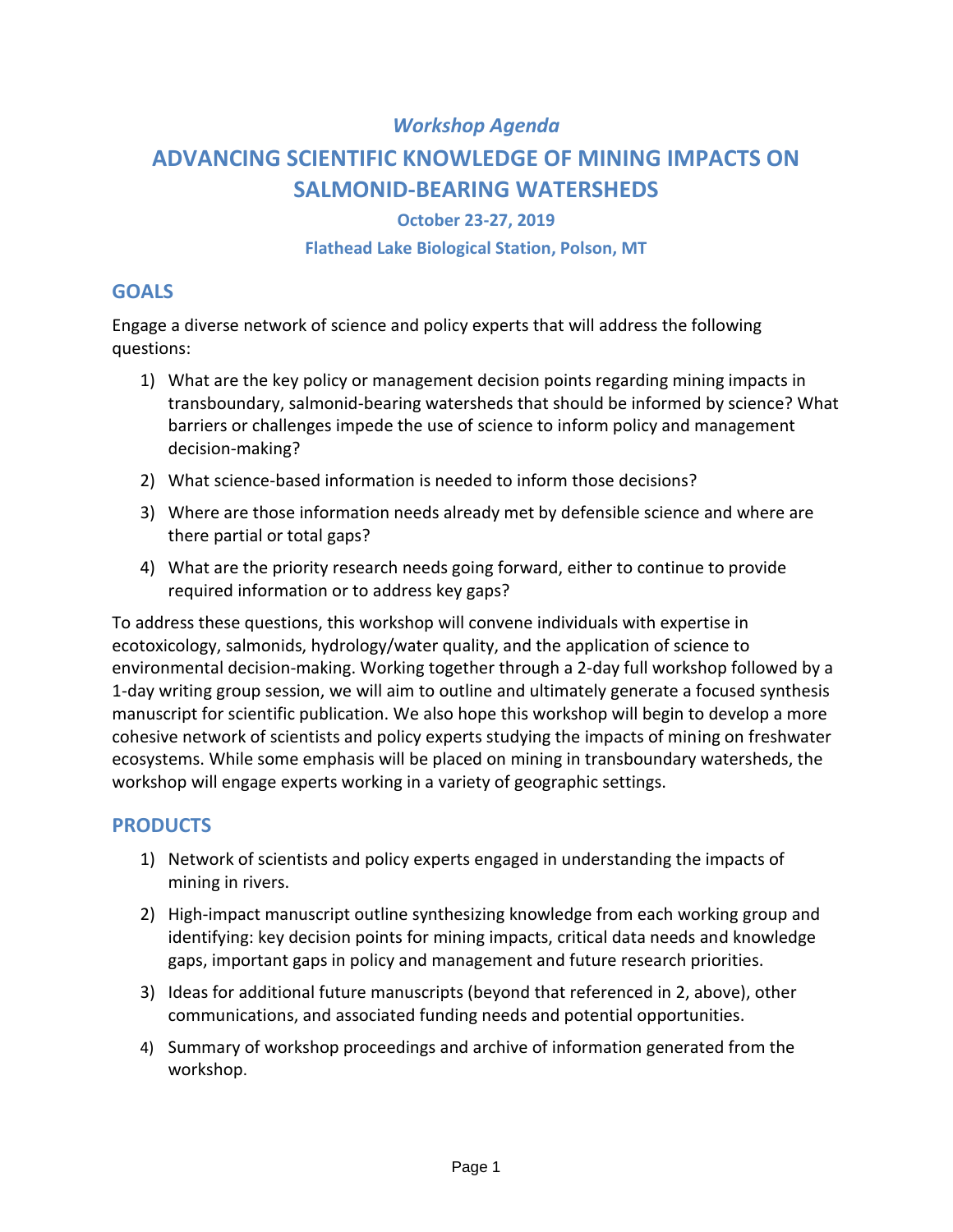## **AGENDA**

NOTE: All events will take place at the Flathead Lake Bio Station, see [FLBS map](https://drive.google.com/file/d/1TxiB43ZrvJFoadmSW-Y2TXqNjsdPbbyV/view?usp=sharing):

- → Plenary sessions will be in the Elrod Lecture Hall
- → Focal group breakout sessions will be in:
	- ◆ Salmonids and Ecotoxicology: Elrod Lecture Hall
	- ◆ Policy: Elrod Conference Room
	- ◆ Hydrology/Water Quality: Lakeside Conference Room
- → Meals will be in the FLBS dining room
- → Happy hours: Location(s) TBA
- → Organizers' debriefs will be in, Lakeside Conference Room
- → The Day 3 manuscript session will be in Elrod Lecture Hall

| Day/Time                                                                   | Agenda                                                                                                                                                                                                                                                                         |  |
|----------------------------------------------------------------------------|--------------------------------------------------------------------------------------------------------------------------------------------------------------------------------------------------------------------------------------------------------------------------------|--|
| Wednesday, October 23: Arrival and welcome                                 |                                                                                                                                                                                                                                                                                |  |
| Afternoon                                                                  | <b>Attendees Arrive FLBS</b><br>Please note:<br>If you have not already emailed signed facility forms, please stop by the main office<br>to sign in person.<br>. If arriving in your own vehicle, please obtain your room key at the main office.                              |  |
| 5:30 PM                                                                    | <b>FLBS Welcome and Tour</b><br>- Jim Elser, Bierman Professor and Director, FLBS and Tom Bansak, Assistant Director,<br><b>FLBS</b>                                                                                                                                           |  |
| 6:30 PM                                                                    | <b>Dinner</b>                                                                                                                                                                                                                                                                  |  |
| Thursday, October 24: Opening, setting the stage, and focal group sessions |                                                                                                                                                                                                                                                                                |  |
| 7:30 AM                                                                    | <b>Breakfast</b>                                                                                                                                                                                                                                                               |  |
| 8:30 AM                                                                    | <b>Plenary: Land Acknowledgement and Welcome</b><br>- Rich Janssen, Department Head, Natural Resources, Confederated Salish and Kootenai<br><b>Tribes</b>                                                                                                                      |  |
| 9:00 AM                                                                    | <b>Plenary: Opening</b><br>- Chris Sergeant, Research Scientist, FLBS and Erin Sexton, Senior Scientist, FLBS<br>- Elizabeth O'Neill, Workshop Facilitator                                                                                                                     |  |
| 9:30 AM                                                                    | Plenary--Setting the Stage: Case studies on the interface of management and policy<br>decisions and known impacts of mining on freshwater ecosystems<br>- Mining Impacts on Freshwater Ecosystems, Sonia Nagorski, Asst. Professor, Geology,<br>University of Alaska Southeast |  |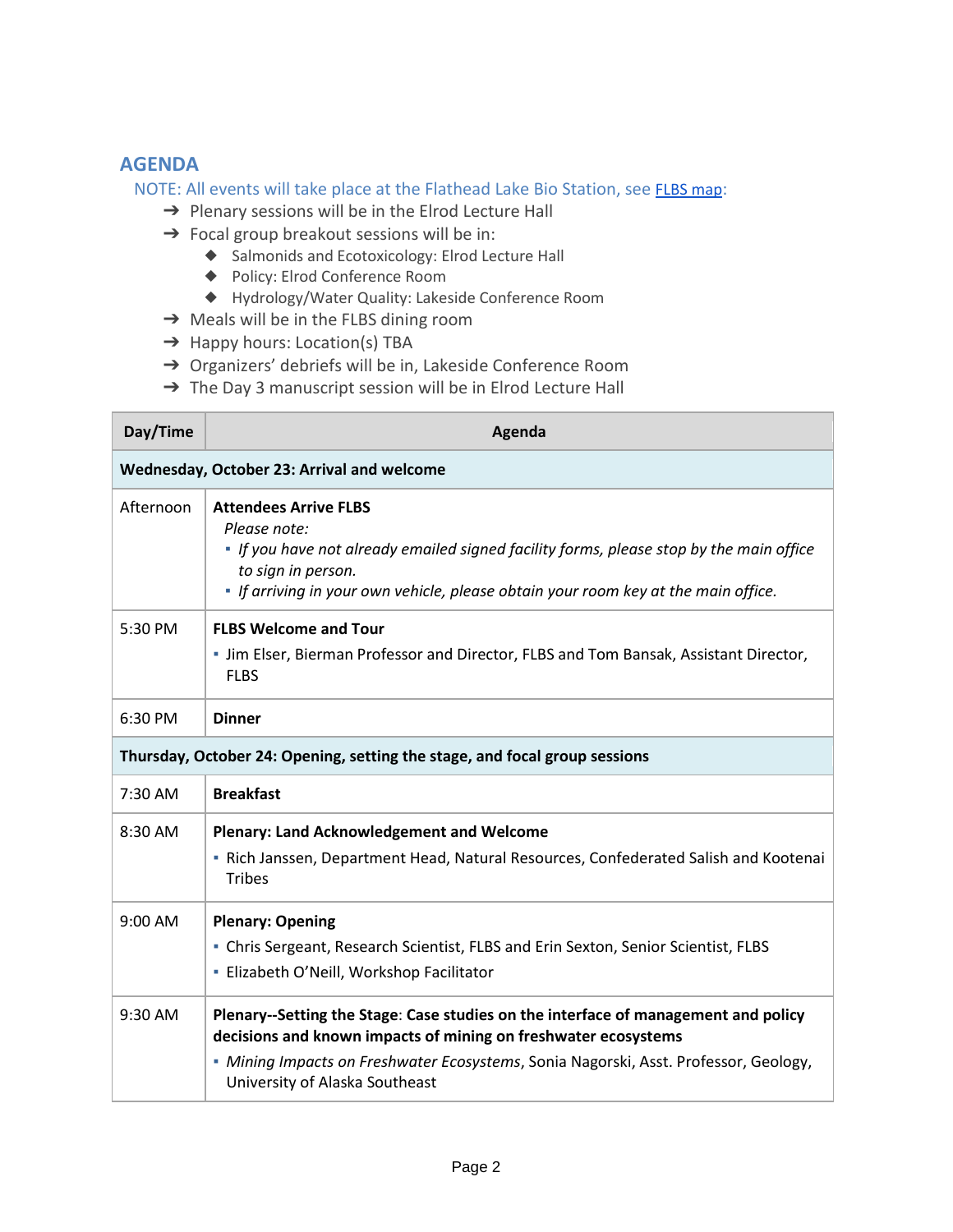|                                                                             | • BC/CA Environmental Assessment, Greg Knox, Director, SkeenaWild<br>- Pebble Mine Case Study, Sarah O'Neal, AK/US Mining Assessment<br>- The Taku River Land Use Plan, Mark Connor; Fisheries Coordinator, Taku River Tlingit<br><b>First Nation</b>                                                                                  |  |
|-----------------------------------------------------------------------------|----------------------------------------------------------------------------------------------------------------------------------------------------------------------------------------------------------------------------------------------------------------------------------------------------------------------------------------|--|
| 10:30 AM                                                                    | <b>Break</b>                                                                                                                                                                                                                                                                                                                           |  |
| 10:45 AM                                                                    | Plenary--Setting the Stage (cont'd)<br>- A Tale of Two Rivers, Erin Sexton, Senior Scientist, UM Flathead Lake Biological Station<br>- Lake Koocanusa Compliance Monitoring, Dave Naftz, Hydrologist, USGS,<br>Wyoming/Montana Science Center<br>- Elk River Mining Contaminants, Genny Hoyle, Fish Biologist, Kootenai Tribe of Idaho |  |
| 11:45 AM                                                                    | Plenary Interactive: Initial download of information needs and gaps                                                                                                                                                                                                                                                                    |  |
| 12:30 PM                                                                    | Lunch                                                                                                                                                                                                                                                                                                                                  |  |
| 1:30 PM                                                                     | Focal Group Breakout Sessions I: Identifying decision points and associated<br>information needs and gaps                                                                                                                                                                                                                              |  |
| 3:15 PM                                                                     | <b>Break</b>                                                                                                                                                                                                                                                                                                                           |  |
| 3:30 PM                                                                     | Focal Group Breakout Sessions II: Refining decision points and associated information<br>needs and gaps                                                                                                                                                                                                                                |  |
| 5:00 PM                                                                     | <b>Organizers Debrief</b>                                                                                                                                                                                                                                                                                                              |  |
| 5:30 PM                                                                     | <b>Happy Hour</b>                                                                                                                                                                                                                                                                                                                      |  |
| 6:30 PM                                                                     | <b>Dinner</b>                                                                                                                                                                                                                                                                                                                          |  |
| Friday, October 25: Focal group sessions, feedback, closing of main meeting |                                                                                                                                                                                                                                                                                                                                        |  |
| 7:30 AM                                                                     | <b>Breakfast</b>                                                                                                                                                                                                                                                                                                                       |  |
| 8:30 AM                                                                     | <b>Plenary: Opening</b>                                                                                                                                                                                                                                                                                                                |  |
| 9:00 AM                                                                     | Plenary Presentation: Intricacies of transboundary watershed science and policy<br><b>Effect of Mining on Gravel Bed Rivers and Why You Should Care, Ric Hauer, Professor</b><br>Emeritus, University of Montana.                                                                                                                      |  |
| 10:00 AM                                                                    | Focal Group Breakout Sessions III: Setting research priorities (same locations as<br>preceding day)                                                                                                                                                                                                                                    |  |
| 12:00 PM                                                                    | Lunch                                                                                                                                                                                                                                                                                                                                  |  |
| 1:00 PM                                                                     | <b>Group Photo (outside the dining hall)</b>                                                                                                                                                                                                                                                                                           |  |
| 1:30 PM                                                                     | <b>Plenary: Report-outs from focal groups</b>                                                                                                                                                                                                                                                                                          |  |